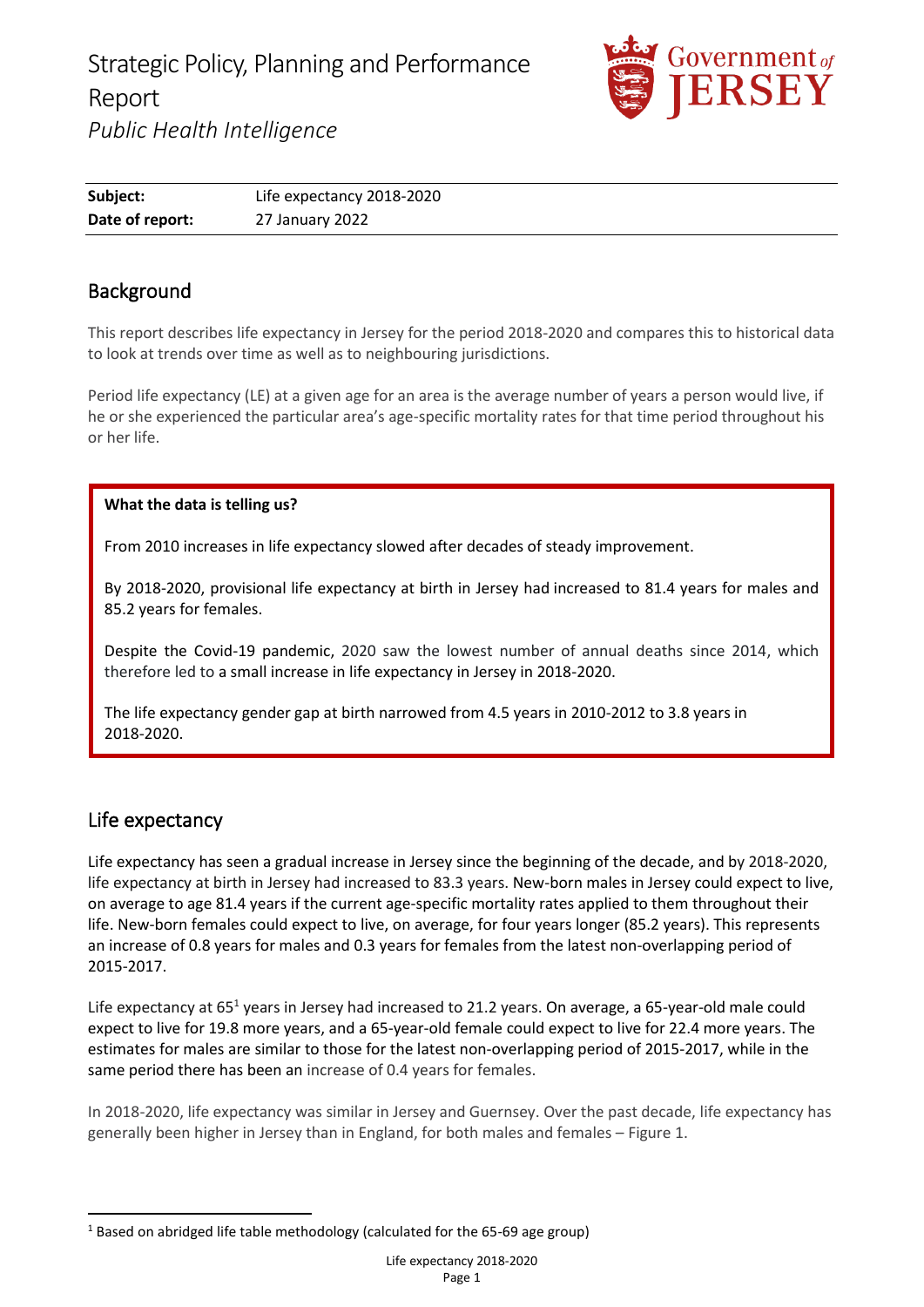

**Figure 1: Period life expectancy (average mean age at death), Jersey (2018-2020), Guernsey 2018-2020<sup>2</sup> versus England (2018-2020) 3**

*Note: The statistical uncertainty on the at-birth life expectancy figures are available in Appendix Table 1*

#### Life expectancy across time

Jersey has seen a plateauing in life expectancy in the past ten years. While life expectancy for both males and females had increased slightly at the beginning of the decade, there followed fluctuations which saw declines then rises. However, life expectancy was higher in 2018-2020, than 2010-2012 – Figure 2.

The improvement in life expectancy observed in Jersey during 2018-2020 coincided with lower excess deaths and lower mortality involving COVID-19, compared with other jurisdictions.

#### **Figure 2: Jersey life expectancy at-birth for males and females over the current decade**

100



<sup>2</sup> Guernsey facts and figures 2021

<sup>&</sup>lt;sup>3</sup> National life tables: England - [Office for National Statistics \(ons.gov.uk\)](https://www.ons.gov.uk/peoplepopulationandcommunity/birthsdeathsandmarriages/lifeexpectancies/datasets/nationallifetablesenglandreferencetables)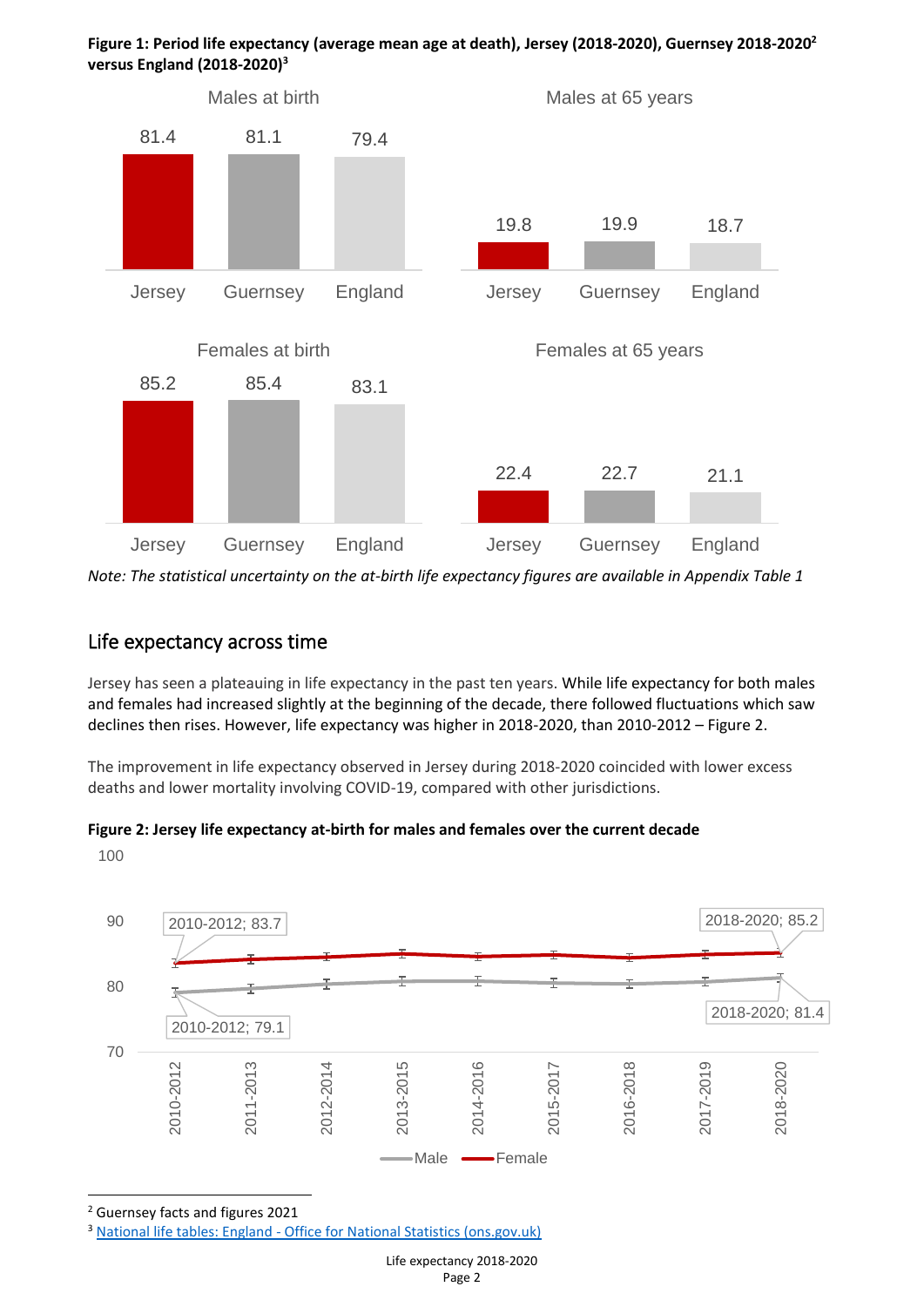

#### **Figure 3: Jersey life expectancy at 65 years for males and females over the current decade**

# Life expectancy comparison with English Regions $4 -$  see Appendix Table 2

- Jersey had the highest regional life expectancy at birth for both Males and Females in 2018-2020 compared to all the English regions. The lowest regional life expectancy for both males and females in 2018-2020 was observed in the North East of England
- females living in Jersey had a life expectancy at birth exceeding 85 years, with Jersey exceeding the North East region by over three years
- males living in Jersey and the four most southerly regions of England had life expectancies at birth exceeding 80 years, whereas regions of the midlands and the north fell short of 80 years; Jersey exceeded the North East region by almost four years
- a woman at the age of 65 living in Jersey could expect to live a further 22.4 years on average, while the corresponding figure for the North East was a further 20.0 years
- a man at the age of 65 living in Jersey could expect to live a further 19.8 years on average, two more years than the corresponding figure for the North East
- life expectancy at birth was higher in Jersey than the South West, but was similar at 65 years

## Notes

- 1. Period life expectancy is the average number of additional years a person can be expected to live for if he or she experiences the age-specific mortality rates of the given area and time period for the rest of his or her life.
- 2. Jersey's age-specific mortality rates (ASMRs) are applied to estimates of Jersey's population by age and gender using an abridged life table methodology. Abridged life tables (based on five-year age groups) were constructed using standard methods. Separate tables were constructed for males and females using numbers of deaths registered in calendar years and annual mid-year population estimates. The figures presented here are three-year rolling averages.
- 3. Due to small numbers underlying both ASMRs and health status by age, data from three years (2018, 2019 and 2020) are aggregated to calculate life expectancies. The populations for 2018-2020 are based on the Statistics Jersey mid-year population estimates for 2018, 2019 and a projected figure for 2020.
- 4. Please note that the data in this report is provisional. Statistics Jersey are due to release revised population estimates from data collected for the 2021 Census; the life expectancy tables will be updated accordingly.

<sup>&</sup>lt;sup>4</sup> Life expectancy estimates, all ages, UK - [Office for National Statistics \(ons.gov.uk\)](https://www.ons.gov.uk/peoplepopulationandcommunity/healthandsocialcare/healthandlifeexpectancies/datasets/lifeexpectancyestimatesallagesuk)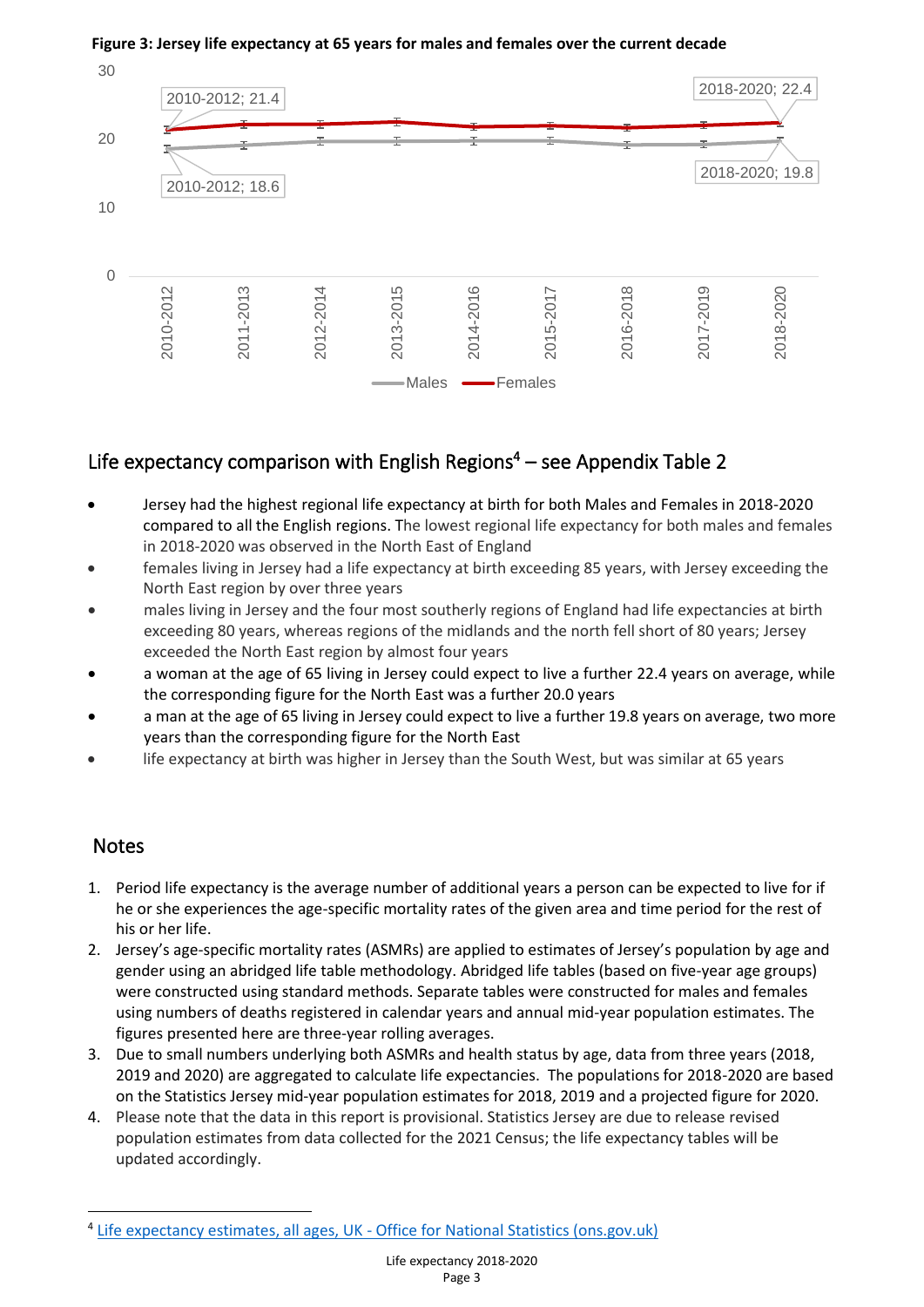# *Appendix*

**Appendix Table 1. Period life expectancy at birth and age 65 years in Jersey, Guernsey, and England, 2018-2020**

| <b>Area Name</b>           | Life expectancy (LE) | LE lower confidence<br>interval | LE upper confidence<br>interval |  |  |
|----------------------------|----------------------|---------------------------------|---------------------------------|--|--|
| <b>Females at birth</b>    |                      |                                 |                                 |  |  |
| <b>Jersey</b>              | 85.2                 | 84.6                            | 85.9                            |  |  |
| Guernsey                   | 85.4                 | 84.6                            | 86.2                            |  |  |
| England                    | 83.1                 | 83.1                            | 83.2                            |  |  |
| <b>Males at birth</b>      |                      |                                 |                                 |  |  |
| <b>Jersey</b>              | 81.4                 | 80.7                            | 82.1                            |  |  |
| Guernsey                   | 81.1                 | 80.2                            | 82                              |  |  |
| England                    | 79.4                 | 79.4                            | 79.4                            |  |  |
| <b>Females at 65 years</b> |                      |                                 |                                 |  |  |
| Jersey                     | 22.4                 | 21.9                            | 23.0                            |  |  |
| Guernsey                   | 22.7                 | 22                              | 23.3                            |  |  |
| England                    | 21.1                 | 21.1                            | 21.2                            |  |  |
| Males at 65 years          |                      |                                 |                                 |  |  |
| Jersey                     | 19.8                 | 19.3                            | 20.3                            |  |  |
| Guernsey                   | 19.9                 | 19.2                            | 20.5                            |  |  |
| England                    | 18.7                 | 18.7                            | 18.7                            |  |  |